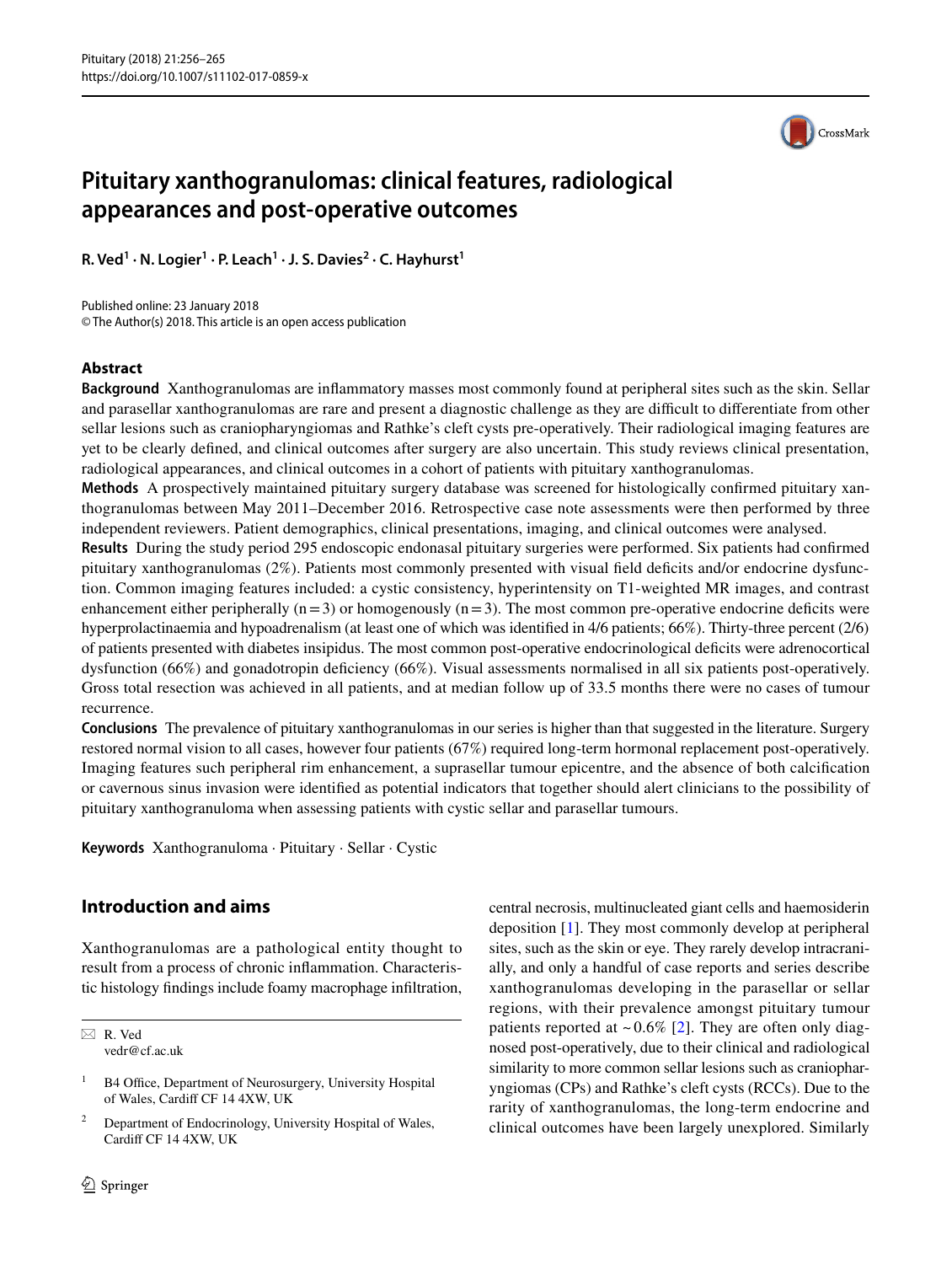defining radiological appearances to aid pre-operative diagnosis and operative planning have not been well described.

This retrospective study reviews the clinical presentation, radiological appearances, endocrine outcomes, and tumour recurrence rates in a cohort of patients with confirmed pituitary xanthogranulomas.

# **Methods**

Histologically confirmed cases of pituitary xanthogranuloma between May 2011–December 2016 were identified from a prospectively maintained pituitary surgery database at a single neurosurgical unit. A retrospective case note review was performed by three independent reviewers to collect data on patient demographics, presenting symptoms, endocrine function pre-and post-operatively, visual outcomes and tumour recurrence. Pre-operative MR imaging was reviewed by a senior neurosurgeon. Maximum tumour diameter, tumour consistency, (solid/cystic) enhancement pattern, T1/ T2 signal characteristics and cavernous sinus involvement were recorded. The method of evaluating parasellar tumour growth pattern and origin introduced by Petrakakis et al. [[3\]](#page-8-2) was utilised. This involves division of the parasellar region into 4 quadrants on a midline sagittal T2-weighted (T2W) image to evaluate the growth pattern of pituitary lesions (Fig. [1\)](#page-1-0). The 4 quadrants are defined by two hypothetical lines, one connecting the planum sphenoidale and the dorsum sellae, (light blue line) and another, (dark blue) crossing perpendicularly to the first line where the pituitary stalk would descend through the diaphragma sellae. This paradigm permits comparison of the tumour epicentres, and can help define differential growth patterns of sellar and parasellar tumours.

# **Results**

#### **Demographics and presenting features**

During the study period 295 patients underwent endoscopic endonasal pituitary surgery, of which 6 (2%) had histologically confirmed xanthogranulomas. Four patients (67%) were female and 2 were male. The mean age of patients at presentation was 28.6 years (range 10–63 years). The mean duration of symptoms before a diagnosis made was 6.6 months (median 5 months, range 1–18 months).

The most common presenting symptoms were visual deterioration (4/6; 67%), endocrinological dysfunction (4/6; 67%), and headaches (3/6; 50%). Patients presented with a range of endocrine issues, (Table [1\)](#page-2-0). Two patients



<span id="page-1-0"></span>**Fig. 1** The method utilised to evaluate suprasellar tumour growth, adapted from Petrakakis et al. The four quadrants used to define tumour expansion are outlined; the quadrant housing the tumour epicentre, and growth within each quadrant, can be assessed individually. Quadrant 1 represents the suprasellar preinfundibular region, quadrant 2 the suprasellar retroinfundibular region, quadrant 3 the clival sellar region, and quadrant 4 the nasal sellar region. Adapted from: Petrakakis et al. [\[3](#page-8-2)] The sellar and suprasellar region: A "hideaway" of rare lesions. Clinical aspects, imaging findings, surgical outcome and comparative analysis. Clinical Neurology and Neurosurgery. 149:154–165

(33%) presented with polyuria and polydipsia, one of which met the medical criteria for diabetes insipidus. Only one patient (17%) presented with irregular periods and galactorrhoea, however biochemical hyperprolactinaemia was subsequently confirmed in a total of 4 cases (67%) within the cohort. Pre-operative trials of a dopamine agonists (bromocriptine or carbergoline) in three of these patients had no influence upon on tumour size or prolactin levels. Biochemical adrenal and thyroid axis deficiency was identified in 4 (67%) patients at presentation. Gonadal axis dysfunction was noted in two patients (33%). One patient (17%) had biochemical growth hormone deficiency pre-operatively.

All patients underwent surgery, either transsphenoidal hypophysectomy, (5/6) or craniotomy (1/6) via techniques described previously [\[4](#page-8-3)]. The pituitary stalk was preserved in all but one case, wherein adherence of the tumour to the stalk necessitated sacrifice of the structure to obtain adequate tumour clearance as the pre-operative radiological diagnosis was thought to be craniopharyngioma. Intraoperative frozen section analysis was not undertaken in this case. Gross total resection (GTR) was achieved in all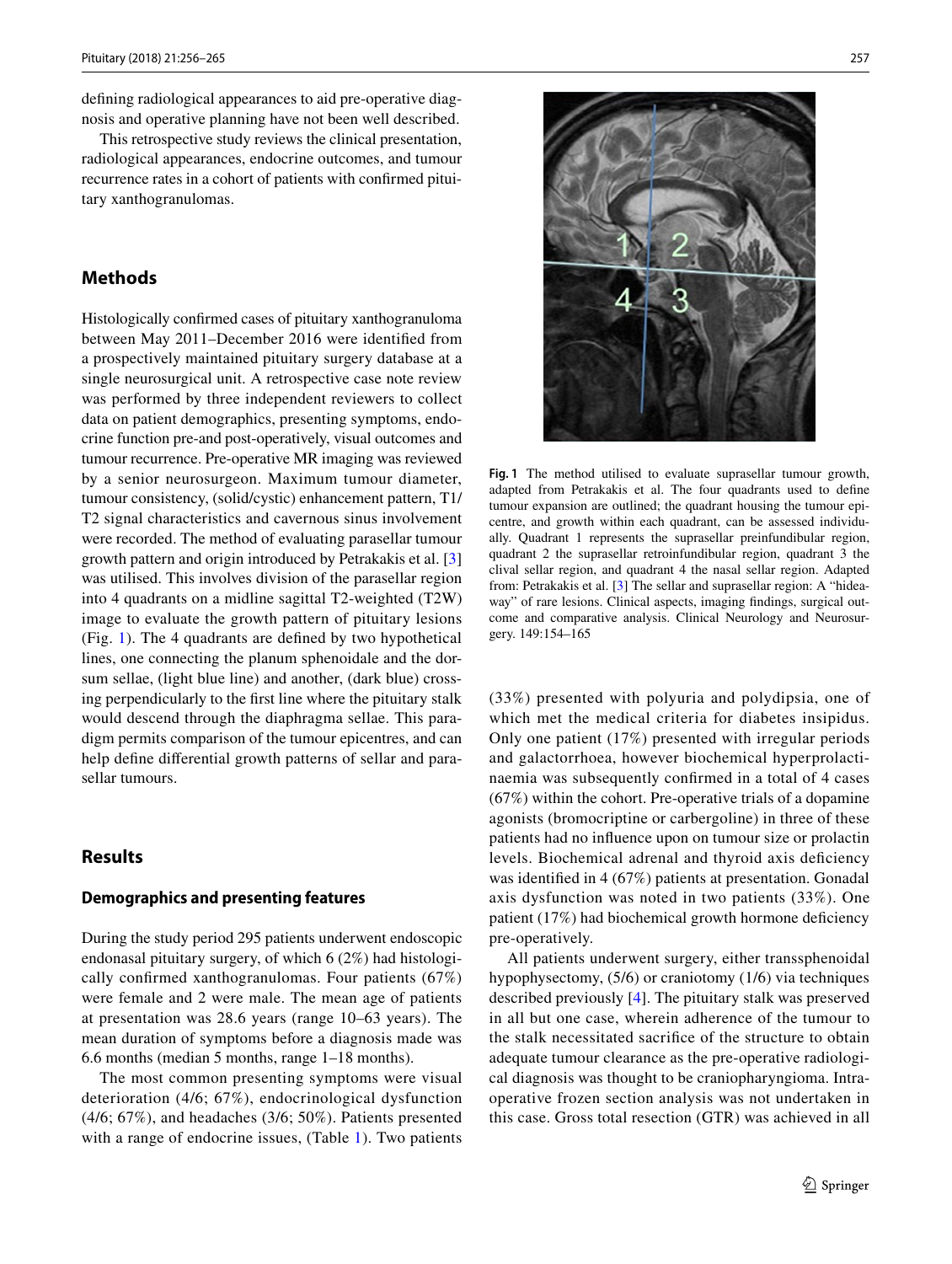| Case                                        | 1                                                                        | $\overline{2}$                             | 3                                               | 4                                                | 5                                                                             | 6                                                                    |
|---------------------------------------------|--------------------------------------------------------------------------|--------------------------------------------|-------------------------------------------------|--------------------------------------------------|-------------------------------------------------------------------------------|----------------------------------------------------------------------|
| Gender                                      | Female                                                                   | Female                                     | Female                                          | Male                                             | Male                                                                          | Female                                                               |
| Age at presentation                         | 63                                                                       | 39                                         | 17                                              | 25                                               | 18                                                                            | 10                                                                   |
| Presenting symp-<br>toms                    | Polyuria and poly-<br>dipsia                                             | Irregular peri-<br>ods, galactor-<br>rhoea | History of visual Headaches in<br>deterioration | frontal parietal<br>region and visual<br>defects | Sudden onset<br>of headache.<br>polyuria and<br>polydipsia, visual<br>defects | Intermittent<br>headaches and<br>deterioration of<br>left eye vision |
| Pituitary function at diagnosis             |                                                                          |                                            |                                                 |                                                  |                                                                               |                                                                      |
| Corticotropin axis –                        |                                                                          |                                            | Normal                                          |                                                  |                                                                               | Normal                                                               |
| Thyrotropin axis                            |                                                                          |                                            | Normal                                          |                                                  |                                                                               | Normal                                                               |
| Gonadotropin axis Normal                    |                                                                          |                                            | Normal                                          | Normal                                           |                                                                               | Normal                                                               |
| Somatrotropin<br>axis                       | Normal                                                                   |                                            | Normal                                          | Normal                                           | Normal                                                                        | Normal                                                               |
| ADH axis                                    |                                                                          | Normal                                     | Normal                                          | Normal                                           | Normal                                                                        | Normal                                                               |
| Prolactin                                   | $+ (1364)$                                                               | $+ (2823)$                                 | $+ (1881)$                                      | $+ (462)$                                        | Normal                                                                        | Normal                                                               |
| Pre-operative treat-<br>ment                | Bromocriptine trial,<br>hydrocortisone,<br>thyroxine and<br>desmopressin | Cabergoline trial                          | Cabergoline trial                               | Hydrocortisone and<br>levothyroxine              | None                                                                          | None                                                                 |
| Duration of<br>symptoms before<br>diagnosis | 3 months                                                                 | 8 months                                   | 7 months                                        | 3 months                                         | 1 month                                                                       | 18 months                                                            |
| Co-morbidities                              | Smoker                                                                   | Obesity                                    | None                                            | None                                             | Obesity                                                                       | None                                                                 |

<span id="page-2-0"></span>**Table 1** Patient demographics and presenting features in the pituitary xanthogranuloma patient cohort

– indicates deficient, + indicates excess

cases, defined as the absence abnormal enhancing tissue on post-op imaging performed within 8 weeks of surgery.

## **Pre‑operative imaging features**

The most common imaging features, present in  $100\%$  (n = 6) of patients were: sellar expansion; a cystic nature to the tumour, some degree of contrast enhancment, and localisation of the tumour epicentre in quadrant 1 (suprasellar, preinfundibular region). Five patients (83%) had the presence of stalk thickening, and some degree of lesion hyperintensity on T1-weighted (T1W) images (Fig. [2](#page-3-0)). 67% of patients  $(n=4)$  had optic nerve compression pre-operatively. Xanthogranuloma was not listed in any of the patients' differential diagnosis based on pre-operative imaging features (Table [2\)](#page-3-1). The most common radiological differential diagnosis was craniopharyngioma, reported as the most likely lesion in 50%  $(n=3)$  of patients. The mean maximum diameter of tumours was 20 mm (median 18 mm, range 13–29 mm). There was no calcification or cavernous sinus invasion in any cases. Pre-operative imaging features are further outlined in Table [2](#page-3-1) and defining features outlined in Fig. [2](#page-3-0). All cases are demonstrated in Fig. [3.](#page-4-0)

## **Post‑operative hormone status**

Prolactin levels completely normalised in all patients after surgery. Five patients (83%) required steroid replacement post-operatively. One of these patients had a normal steroid axis at 4 months postoperatively and hydrocortisone replacement was thus ceased, leaving 67%, (4/6) of patients requiring permanent steroid replacement (Table [3\)](#page-5-0). Similarly, four patients (67%) also suffered with persistent secondary hypothyroidism. One-third (2/6) of patients had growth hormone deficiency, one of which developed post-operatively. Two patients developed diabetes insipidus (DI) post-operatively, necessitating desmopressin therapy. One of these cases was transient and did not require long-term hormonal treatment. The other case of persistent DI is attributed to pituitary stalk transection during surgery, a decision made to facilitate complete removal of the tumour. One patient did not require any hormonal supplementation at the end of the analysed follow-up period (median 33.5 months; Table [3](#page-5-0)). The overall rates of persistent anterior hypopituitarism are 67%, and permanent DI occurred in 1 patient (16%). Amongst cases 3, 5 and 6, with tumour epicentres located in quadrant 1, (Table [2](#page-3-1)) only one patient had a normal endocrine axis post-operatively (case 6). Additionally, tumour epicentre did not correlate with post-operative posterior pituitary function.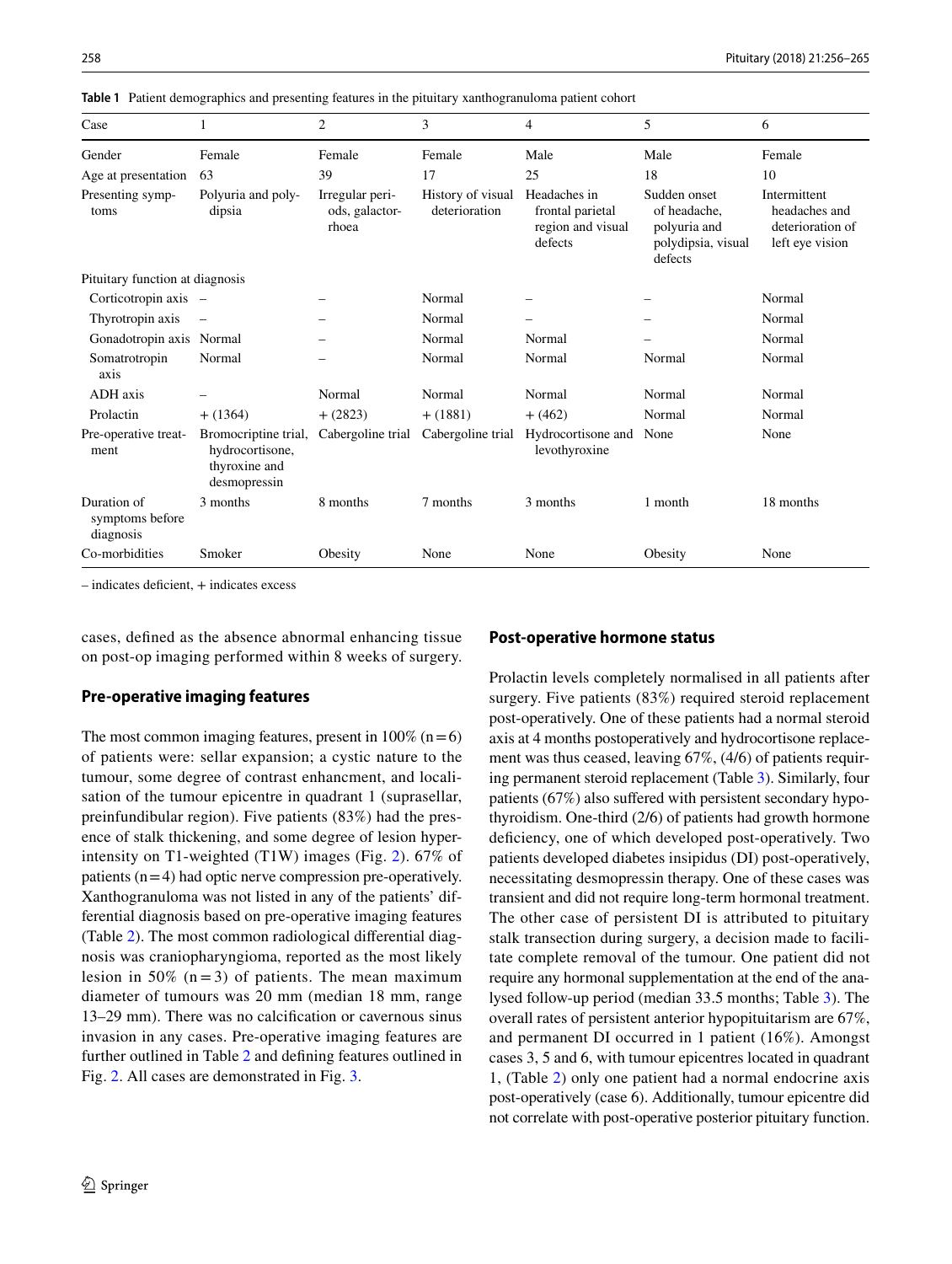

<span id="page-3-0"></span>**Fig. 2** Case 5—Exemplar MR imaging findings in pituitary xanthogranuloma. There is a cystic lesion demonstrating peripheral rim contrast enhancement, and a tumour epicentre identifiable in quadrant 1. **a** T1 weighted sagittal (post-contrast); mixed intensity lesion with predominantly high T1W signal centrally, and peripheral rim enhancement. **b** T1 weighted coronal (pre-contrast); mixed intensity

lesion with predominantly high T1W signal centrally. **c** T1 weighted coronal (post-contrast); mixed intensity lesion with predominantly high T1W signal centrally. The peripheral rim enhancement is easily appreciated in this image. **d** T2 weighted coronal; mixed intensities within the lesion, suggestive of the presence of both solid and cystic components

|                                      | Case 1                                  | Case 2                                          | Case 3                                     | Case 4                                  | Case 5            | Case 6                                |
|--------------------------------------|-----------------------------------------|-------------------------------------------------|--------------------------------------------|-----------------------------------------|-------------------|---------------------------------------|
| Cystic                               | $^{+}$                                  | $^{+}$                                          | $\mathrm{+}$                               | $^{+}$                                  | $^+$              | $^{+}$                                |
| Rim enhancment                       | $^{+}$                                  |                                                 |                                            | $\overline{+}$                          |                   | $^{+}$                                |
| Central enhance-<br>ment             |                                         | $\overline{+}$                                  | $\pm$                                      |                                         | $\mathrm{+}$      | $^{+}$                                |
| Stalk thickening                     | $^{+}$                                  |                                                 | $\pm$                                      | $^{+}$                                  | $\pm$             | $\overline{+}$                        |
| Stalk enhancement                    | $+$                                     |                                                 |                                            |                                         |                   |                                       |
| Maximum diameter<br>(mm)             | 13                                      | 14                                              | 18                                         | 18                                      | 26                | 29                                    |
| T1W MR signal                        | Hyperintense                            | Hyperintense                                    | Hypointense                                | Hypointense                             |                   | Hyperintense-mixed Hyperintense-mixed |
| Cavernous sinus<br>invasion          |                                         |                                                 |                                            |                                         |                   |                                       |
| Optic nerve com-<br>pression         |                                         |                                                 | $^{+}$                                     | $+$                                     | $\mathrm{+}$      | $^{+}$                                |
| Sella expanded                       | $^{+}$                                  | $\overline{+}$                                  | $\pm$                                      | $^{+}$                                  | $\mathrm{+}$      | $^{+}$                                |
| Calcification                        |                                         |                                                 |                                            |                                         |                   |                                       |
| Quadrant                             | 1 and 2                                 | 1 and 2                                         |                                            | 1 and 2                                 |                   |                                       |
| Differential diagno-<br>sis (pre-op) | Lymphocytic<br>hypophysitis/<br>abscess | Craniopharyngioma<br>or pituitary apo-<br>plexy | Cystic pituitary<br>adenoma/<br><b>RCC</b> | Apoplexy/non-<br>functioning<br>adenoma | Craniopharyngioma | Craniopharyngioma                     |

<span id="page-3-1"></span>**Table 2** Pre-operative imaging features of pituitary xanthogranulomas

– indicates absence, + indicates presence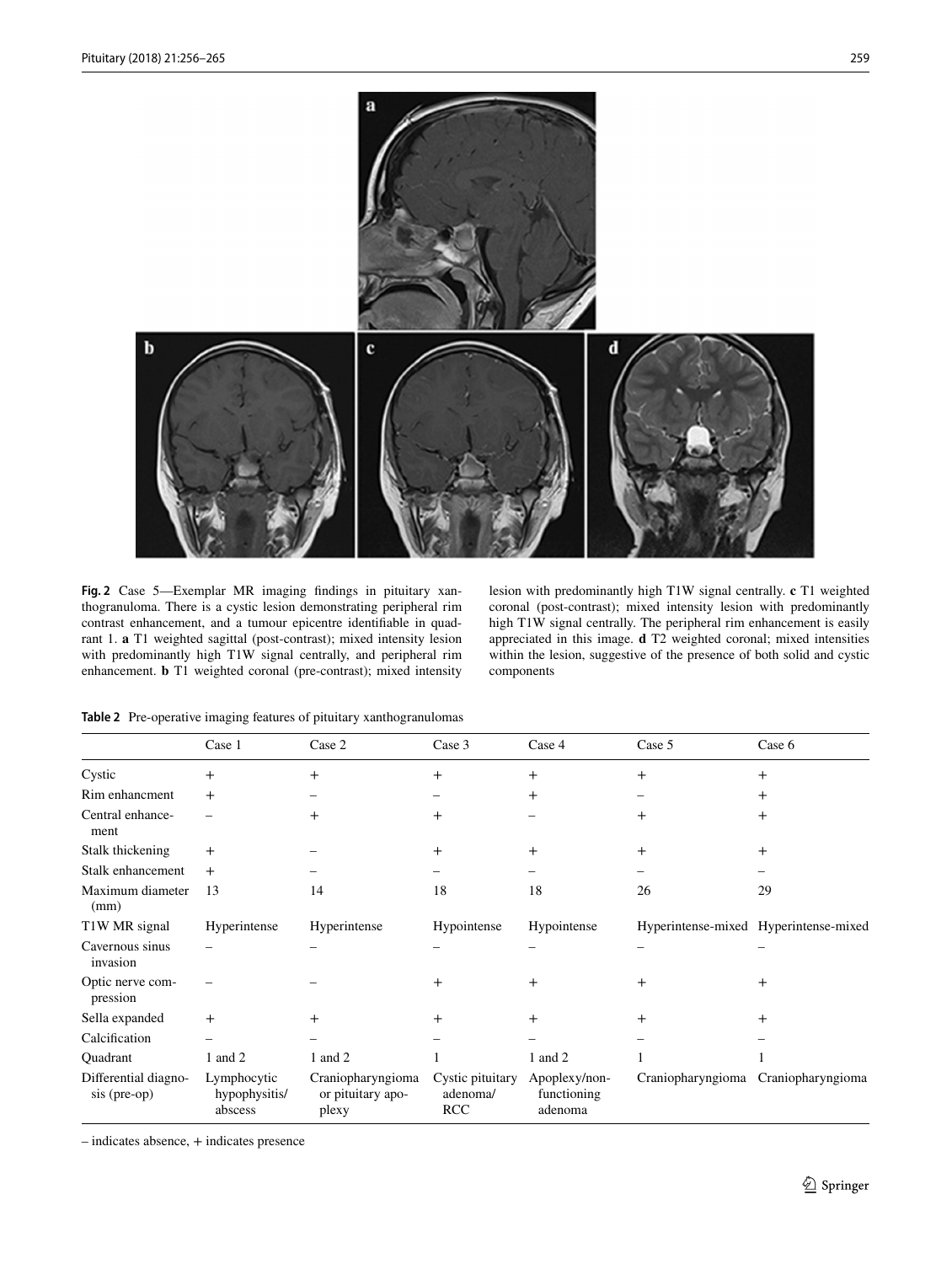

<span id="page-4-0"></span>**Fig. 3 a** Representative T1W MR image of case (1) the T1W hyperintense sellar lesion is noted. **b** Representative T1W MR image of case (2) the lesion exhibits T1W hyperintensity, with a degree of heterogeneous signal centrally. **c** Representative T1W MR image of case (3) this lesion exhibits T1W iso- to- hypointensity, with prominent peripheral contrast enhancement. **d** Representative T1W MR image of case (4) this lesion exhibits T1W hypointensity, with prominent peripheral contrast enhancement. **e** Representative T1W MR image of case (5) this lesion exhibits T1W hyperintensity, with subtle contrast enhancement and central heterogeneous signal. **f** Representative T1W MR images of case (6) the sellar lesion demonstrates heterogeneous signal centrally, with a peripheral rim of contrast enhancement. The satellite lesion adjacent to the sella on the left-hand side exhibits similar signal characteristics

## **Histology**

The most common histological features identified were: multinucleated giant cells, CD68 positivity, and squamoid epithelium. These features were present in  $67\%$  (n = 4) of patients (Table [4](#page-5-1)). Haemosiderin and macrophages were found in 50% of patients. Granulomas, cholesterol clefts, granulation tissue, histiocytes, T and B lymphocytes, necrosis and plasma cells were found in 33% ( $n = 2$ ) of patients.

## **Visual status pre‑ and post‑operatively**

Sixty-seven percent  $(n = 4)$  of patients presented with visual defects, most commonly a bitemporal hemianopia  $(n=3)$ . One patient (17%) patient presented with complete loss of vision in one eye (Table [5](#page-5-2)). However, postoperative visual fields and visual acuity were recorded as normal in all six patients, regardless as to whether tumour epicentre was located in quadrant 1 or quadrants 1 and 2.

# **Extent of resection and recurrence**

Complete GTR was achieved in  $100\%$  (n = 6) of patients. One patient required two surgeries to achieve this level of tumour clearance (Case 6); following the first surgery, a transcranial approach for a laterally based cyst, residual tumour was identified on routine 6-month follow-up imaging. This residual tumour mass was subsequently resected completely via an endonasal endoscopic approach.

There was no post-operative CSF leak in any patients in the cohort. The pituitary stalk was preserved in 83%  $(n=5)$  of patients. In the other case, the tumour mass was adherent to the stalk itself. The decision was made that the benefit of achieving GTR outweighed the disadvantage of developing endocrine deficits, as the diagnosis was thought to be craniopharyngioma, (Case 4; Table [3](#page-5-0)).

No tumour recurrence has occurred to date in any patient after complete resection at a median follow-up of 33.5 months (range 6–90 months). Additionally, no patients have developed any other systemic evidence of inflammatory or granulomatous disease elsewhere.

# **Discussion**

Intracranial xanthogranulomas arise most commonly in the choroid plexus at the trigone of the lateral ventricle; xanthogranulomas of the sellar region are much rarer [[3](#page-8-2)]. The entity was first identified in 1988 [[5\]](#page-9-0), and was placed on the spectrum of cystic pathology occurring in the sellar region, incorporating CPs, RCCs, colloid cysts, cystic adenomas, and dermoid cysts [[6](#page-9-1)]. Paulus et al. [[7\]](#page-9-2) described xanthogranuloma of the sellar region as a distinct entity in 1999, identifying 37 cases wherein resected pituitary lesions consisted predominantly of xanthogranulomatous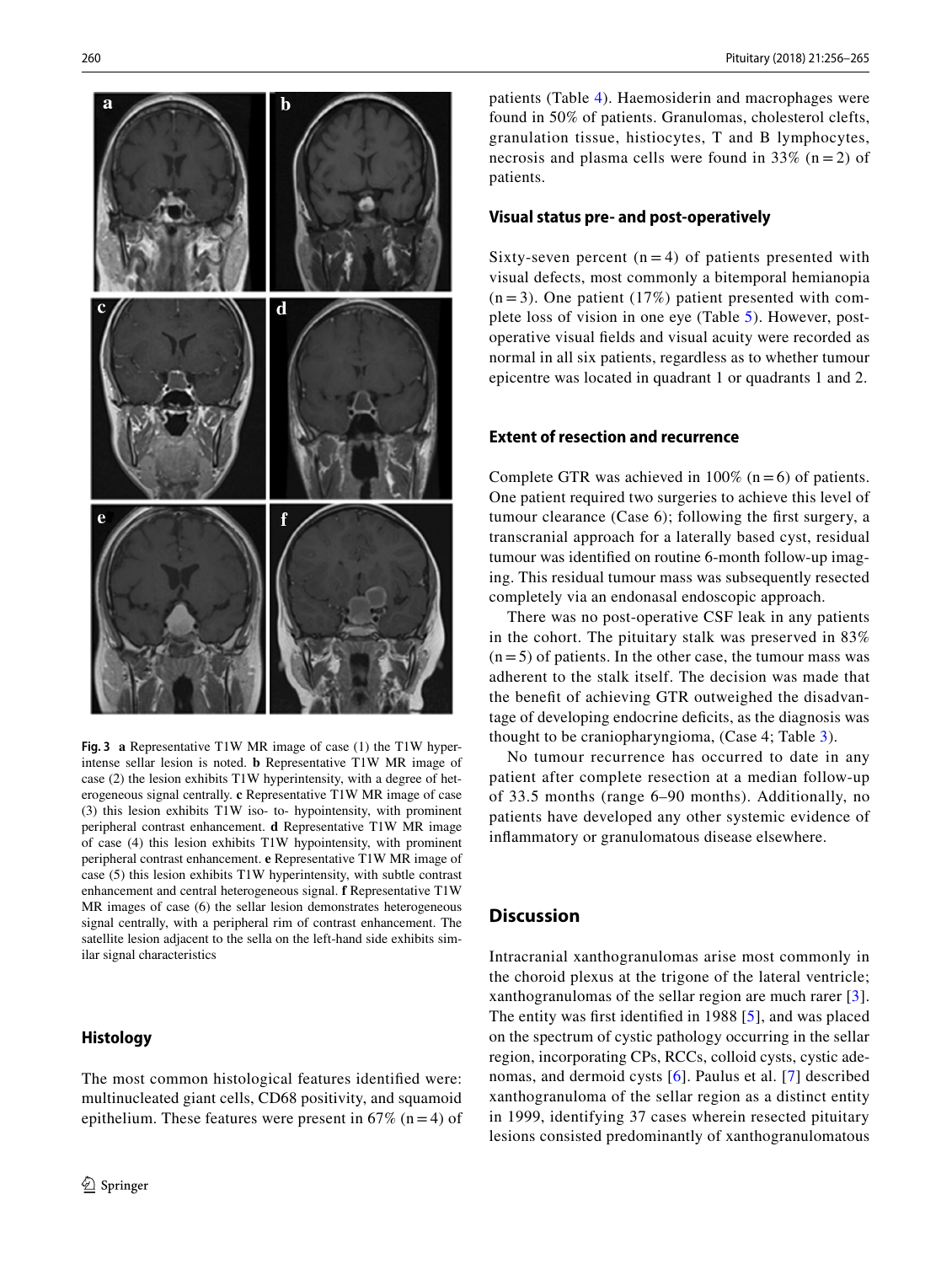<span id="page-5-0"></span>**Table 3** Post-operative endocrine function after endoscopic transsphenoidal resection of pituitary xanthogranuloma

|        | Pituitary function post op                                     |                   |                  |                  |                                      |           |  |
|--------|----------------------------------------------------------------|-------------------|------------------|------------------|--------------------------------------|-----------|--|
|        | Corticotrope axis                                              | Thyrotrope axis   | Gonadotrope axis | Somatotrope axis | ADH axis                             | Prolactin |  |
| Case 1 | Transient deficiency (normalised<br>4 months post-operatively) | $\qquad \qquad -$ | Normal           | Normal           | Normal                               | Normal    |  |
| Case 2 | -                                                              |                   |                  |                  | Normal                               | Normal    |  |
| Case 3 | $\overline{\phantom{0}}$                                       | Normal            |                  | Normal           | Normal                               | Normal    |  |
| Case 4 | $\overline{\phantom{0}}$                                       | -                 |                  | Normal           | -                                    | Normal    |  |
| Case 5 | -                                                              | -                 |                  | -                | Normal                               | Normal    |  |
| Case 6 | Normal                                                         | Normal            | Normal           | Normal           | Transient $DI \rightarrow$<br>Normal | Normal    |  |

– indicates axis deficiency

<span id="page-5-1"></span>**Table 4** Histological features of tissue from 6 cases of pituitary xanthogranuloma treated by endoscopic endonasal resection

|                            | Case 1 | Case 2    | Case 3 | Case 4 | Case 5 | Case 6 |
|----------------------------|--------|-----------|--------|--------|--------|--------|
| Multinucleated giant cells |        | $\ddot{}$ |        | $+$    | $+$    | $^{+}$ |
| CD 68                      | $\div$ |           | $^+$   | $+$    | $+$    |        |
| Haemosiderin               |        | $^{+}$    |        |        | $+$    | $^+$   |
| Granuloma                  |        | $+$       |        | $^{+}$ |        |        |
| Cholesterol clefts         |        |           |        |        | $+$    | $^+$   |
| <b>Granulation</b> tissue  |        | $\ddot{}$ |        |        |        | $^{+}$ |
| Squamoid epithelium        |        | $^{+}$    | +      |        | $\div$ | $^+$   |
| Histiocytes                |        |           |        | $+$    | $+$    |        |
| Foamy macrophages          |        |           | $^+$   | $^{+}$ | $+$    |        |
| T and B lymphocytes        |        |           |        | $^{+}$ | $+$    |        |
| Eosinophils                |        |           |        |        |        |        |
| Necrosis                   | $\pm$  |           |        | $^{+}$ |        |        |
| Plasma cells               |        |           | $\pm$  | $^{+}$ |        |        |

+ indicates presence, – indicates absence

<span id="page-5-2"></span>**Table 5** Comparison of pre- and post-operative visual function in cases of pituitary xanthogranuloma

|        | Visual function                             |         |  |
|--------|---------------------------------------------|---------|--|
|        | Pre-op                                      | Post op |  |
| Case 1 | Normal                                      | Normal  |  |
| Case 2 | Normal                                      | Normal  |  |
| Case 3 | Incomplete bitemporal hemianopia            | Normal  |  |
| Case 4 | Incomplete bitemporal hemianopia            | Normal  |  |
| Case 5 | Incomplete bitemporal hemianopia            | Normal  |  |
| Case 6 | Left eye—hand movements<br>Right eye—normal | Normal  |  |

components once examined histologically. These lesions may be an individual disease entity, [[7\]](#page-9-2) or represent the outcome after repetitive inflammation and haemorrhage into a previously typical RCC or CP.

### **Demographics**

Previous literature has reported the prevalence of sellar and parasellar xanthogranulomas in pituitary tumour patients the western hemisphere to be in the region of 0.6% [[2\]](#page-8-1). The prevalence of xanthogranulomas in our study was 2% (6/295), in keeping with another recent series which reported just under 3% of their pituitary tumour database comprised of xanthogranulomatous lesions (6/223) [[3](#page-8-2), [8](#page-9-3)]. Whilst it remains rare, as awareness of this disease entity has developed it appears to be more commonly identified on histology within the cohort of patients with cystic sellar and parasellar tumours.

Four patients in the studied cohort were female (67%). Larger case series have also identified a slight female preponderance, with one recent study identifying 16 (59%) females and 11 (41%) males within their 27-patient cohort [[4\]](#page-8-3). The mean age of patients in this study was 29, in keeping with the largest case series of xanthogranulomatous pituitary lesions to date, which stated a mean age 27 [[7](#page-9-2)].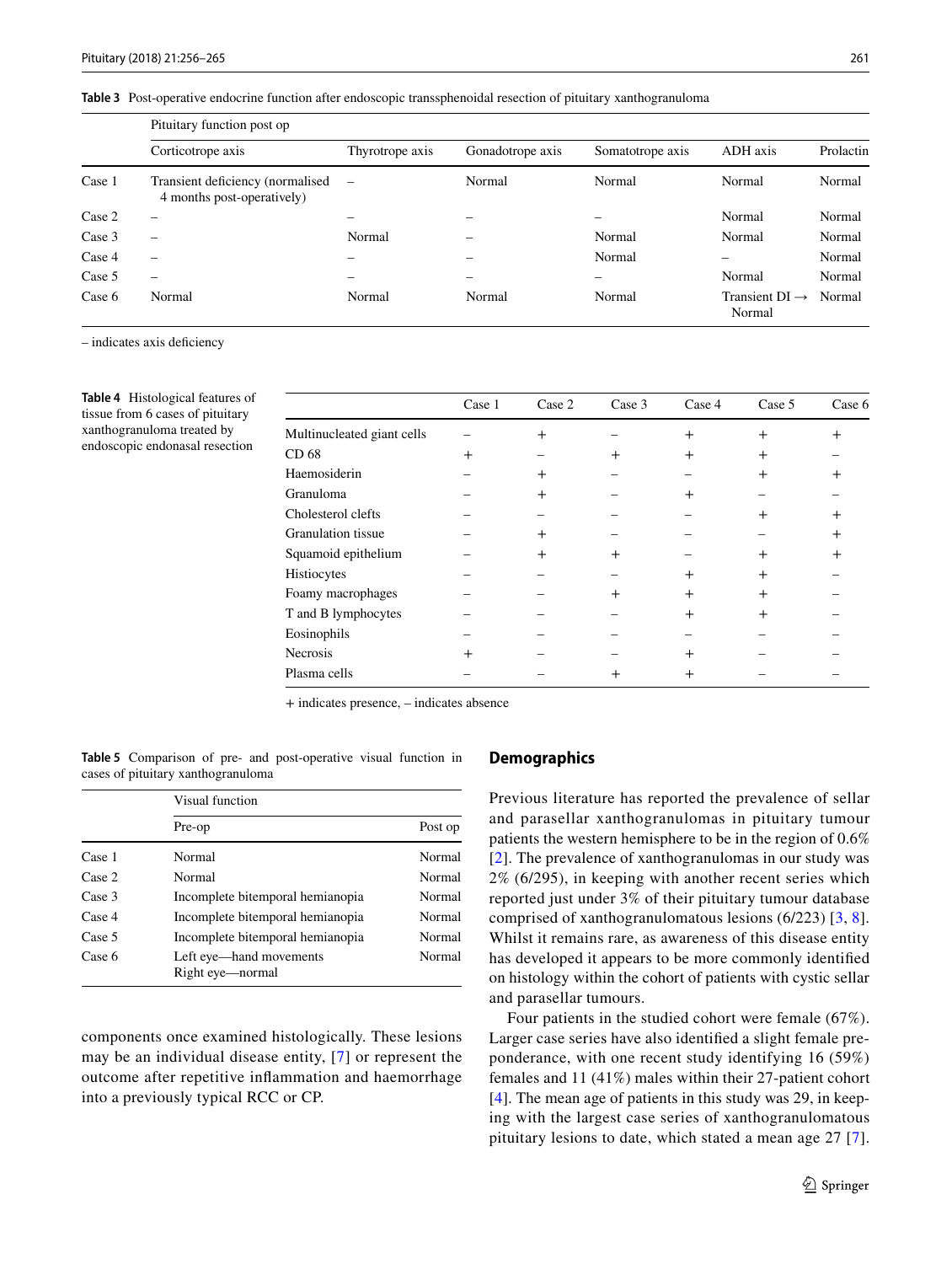Others have reported mean ages of their pituitary xanthogranuloma patients as slightly older (43–46 years) [\[2,](#page-8-1) [9](#page-9-4)]. This discrepancy likely reflects the low numbers of cases in each cohort. However, a trend towards younger patients is noted, with only one case reported in a patient over the age of 70 [[7\]](#page-9-2).

The most common presenting features in our cohort were visual deterioration and clinical endocrine dysfunction, at least one of which was present in  $67\%$  (n=4) of cases. The most common visual deficit was a bitemporal hemianopia  $(n=3)$ . Three patients (50%) also presented with headaches. These clinical manifestations are similar to those reported in other series, with endocrine dysfunction, (e.g. diabetes insipidus, hypoadrenalism) often reported as the most common presenting feature [\[3,](#page-8-2) [10,](#page-9-5) [11\]](#page-9-6).

All patients with visual field deficits in our study regained normal vision post-operatively. Concordantly, almost all patients discussed in the literature are reported to have normal or near-baseline levels of vision or post-operatively. Conversely, endocrinological deficits are rarely reported to improve after surgery [[4,](#page-8-3) [9\]](#page-9-4).

#### **Endocrine effects**

Four (67%) of our patient cohort presented with biochemical hyperprolactinaemia. Pre-operative trials of dopamine agonists had no effect on tumour size or serum prolactin and hyperprolactinaemia resolved in all cases after surgery. In total, one patient was free of any hormonal supplementation (case 6), and one demonstrated improvement in endocrine function, (case 1) at their most recent follow-up (Table [3\)](#page-5-0).

These endocrine outcomes are slightly more promising than those previously reported, as in the majority of published cases endocrine function rarely improves after xanthogranuloma resection and most patients remain on longterm hormonal supplementation. For instance, Amano et al. reported that in their cohort of seven pituitary xanthogranuloma patients, 6 cases (86%) presented with pituitary hormonal dysfunction, and this persisted in all six patients after surgery (3 total resection, 3 sub-total resection) [[9\]](#page-9-4).

In a larger analysis of parasellar xanthogranuloma patients, the most common presenting symptom was an endocrinological deficit (74%;  $n = 20/27$ ), usually either isolated DI or panhypopituitarism. All 20 cases had persistence of their endocrine deficiency post-operatively, with a total of 21 patients (77%) requiring hormonal treatment despite adequate removal of the pituitary xanthogranuloma [[4\]](#page-8-3).

The risk of permanent pituitary dysfunction with sellar xanthogranulomas may reflect the time interval between symptom onset and surgery, and/or the repetitive inflammatory and haemorrhagic nature of the lesions causing ongoing damage to normal pituitary parenchyma. Therefore, the ability to more confidently identify suspected cases of xanthogranulomatous pituitary masses is desirable, as this could justify expediting surgical intervention, potentially permitting more favourable endocrine outcomes [[2,](#page-8-1) [9\]](#page-9-4). It is also possible that meticulous dissection, focus on optic apparatus decompression, and preservation of the pituitary stalk when feasible may have contributed to the favourable endocrine outcomes achieved in a third of patients in our series. In our single case of permanent DI, a decision was taken to sacrifice the pituitary stalk in the aim of curative resection of a craniopharyngioma; this was probably not necessary given the pathology of xanthogranuloma, and could have been avoided if the diagnosis was suspected pre-operatively. Similarly, the high rate of anterior hypopituitarism following surgery compared to surgery for pituitary adenoma, highlights the need for clinical suspicion of the diagnosis preoperatively to aid patient counselling.

#### **Imaging appearances**

No typical radiological signs are thought to highlight xanthogranuloma as the most likely possibility in the differential diagnosis of sellar lesions [[6\]](#page-9-1). This is reflected in the fact that xanthogranuloma was not listed in the radiological differential diagnosis for any patients in our cohort. The most common radiological differential diagnosis was craniopharyngioma, which was documented as the most likely diagnosis for 3 patients, (50%) prior to their surgeries in the present study.

It has been speculated that cholesterol components within these lesions should be identifiable from their T1W hyperintensity and T2W hypo-intensity on pituitary MR scans, [[6,](#page-9-1) [12](#page-9-7)]. However, fluid components within the cystic lesions can appear hyperintense on T2W images, and the development of more profound fibrosis (granulation) and haemorrhage can appear as both T1W and T2W hypointensities [[6\]](#page-9-1). These mixed signal intensities reflect the complex histologic components that make up granulomatous inflammatory lesions. Eighty-three percent (5/6) of cases in our cohort demonstrated a degree of T1W hyperintensity of their pituitary lesions. This is consistent with imaging descriptions in other case reports [\[4](#page-8-3), [10,](#page-9-5) [13](#page-9-8)], and may represent the cystic content and cholesterol clefts before any haemorrhage or degeneration of lesion has occurred. However, once a degree of necrosis or haemorrhage occurs, the lesions may then demonstrate heterogeneous signals on both T1W and T2W images, making their differentiation from other cystic lesions such as RCC and CPs extremely challenging.

All six patients in this case series demonstrated some degree of contrast enhancement of their parasellar lesions; three cases (50%) demonstrated peripheral rim enhancement of their pituitary lesion on post-contrast T1W scans. Amano et al. [[9\]](#page-9-4) specified that 71% (5/7) of sellar xanthogranulomas in their series also demonstrated T1W peripheral rim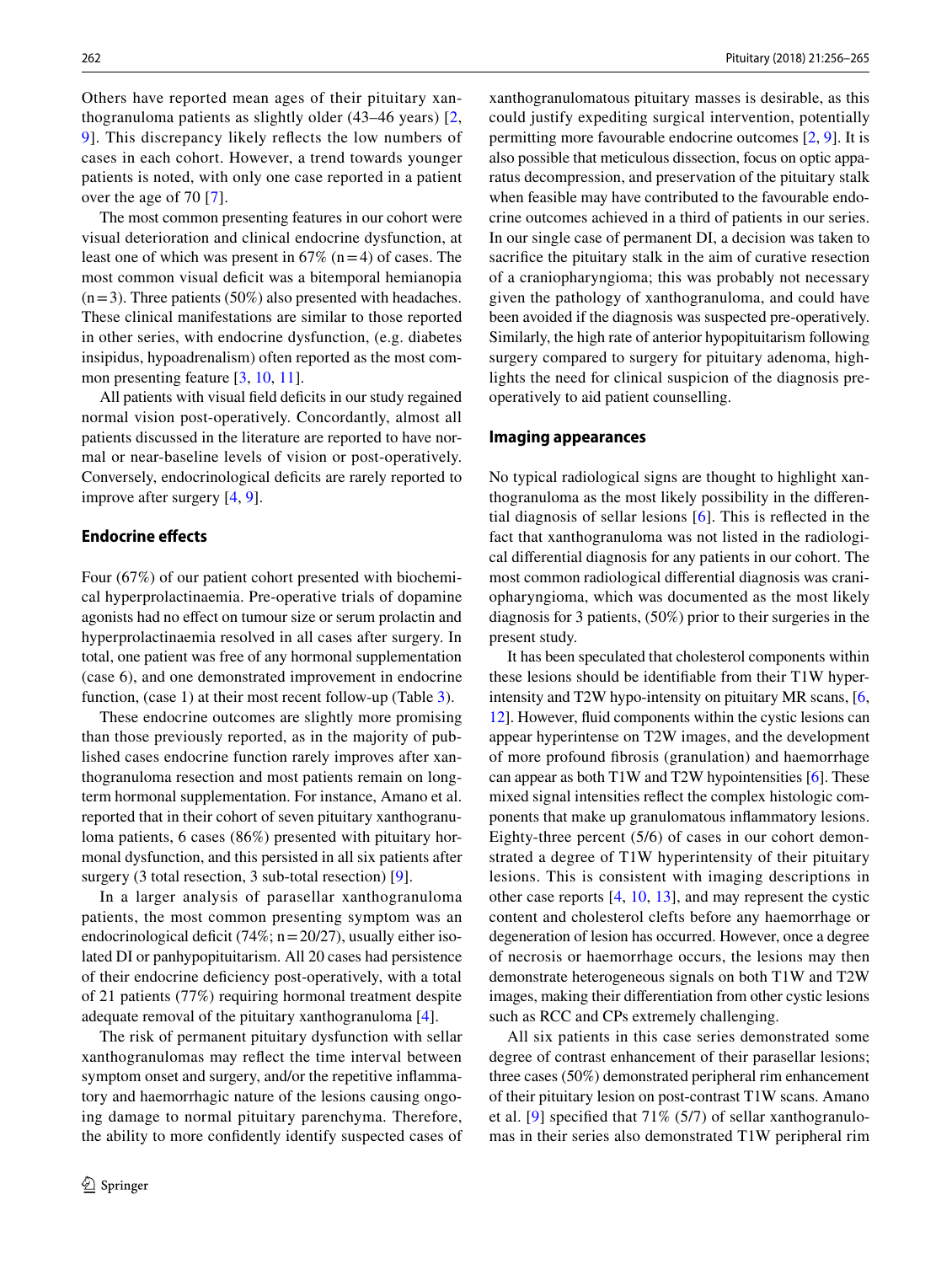enhancement. The other three cases in our cohort did also display contract enhancement, but in a more homogenous manner. RCCs do not typically enhance on MRI scans postcontrast, and calcification is rarely identified. CPs typically demonstrate heterogeneous contrast enhancement, and frequently do have calcification identifiable within the cystic lesion, particularly in the adamantinomatous sub-type. There was no calcification seen in any of the pre-operative MRI or CT head scans in our cohort, and thus far only 7 reported cases of pituitary xanthogranulomas have demonstrated calcification on imaging [[3,](#page-8-2) [10\]](#page-9-5).

Furthermore, no cases in our cohort demonstrated cavernous sinus involvement, which has been reported for both RCCs and CPs [\[14](#page-9-9)]. Cavernous sinus involvement remains as yet unreported in pituitary xanthogranulomas [\[4](#page-8-3), [9,](#page-9-4) [10,](#page-9-5) [13](#page-9-8)]. The absence of calcification and cavernous sinus invasion, in the setting of peripheral or global contrast enhancement, may therefore constitute a constellation of imaging features that necessitate consideration of xanthogranuloma in the pre-operative differential diagnosis.

Table [6](#page-7-0) provides a summary of typical features of CPs, RCCs and pituitary xanthogranulomas on conventional MR imaging. However, these features are not universal to any of the lesions, and therefore there are currently no specific radiological criteria which can be used differentiate xanthogranuloma from other cystic sellar lesions with complete confidence.

All lesions analysed in this study had tumour epicentres which were universally suprasellar, (Quadrants 1–2) which also appears to be a consistent finding in other case series [\[3](#page-8-2)]. This contrasts to cystic pituitary adenomas and RCCs, which typically have an epicentre located in sellar quadrants, (quadrants 3 or 4). This supports the notion that pituitary xanthogranulomas may hold their origin in the hypothalamoinfundibular region [\[2](#page-8-1), [9](#page-9-4)]. A primarily sellar tumour epicentre may therefore suggest cystic adenoma or RCC as more likely diagnoses when assessing cystic pituitary lesions.

Non-infectious, xanthogranulomatous inflammation of the frontal lobe have been shown to demonstrate restriction of diffusion on diffusion-weighted MR scans [[15](#page-9-10)]. The features of CPs and RCCs with diffusion weighted imaging

(DWI) and MR spectroscopy have been assessed, [\[11](#page-9-6), [12\]](#page-9-7) and therefore specific analysis of DWI appearances in patients with sellar xanthogranuloma is warranted. If clear differences in diffusion restriction between these lesions are identified, this modality has the potential to aid clinicians in differentiating pituitary xanthogranulomas from other cystic sellar lesions prior to surgery.

#### **Histology**

Similarities in histological appearances and the consistent presence of chronic inflammatory cells and debris in sellar xanthogranulomas has fuelled the theory that these lesions are on the same spectrum as RCC's and CPs, potentially representing a secondary reaction caused by repeated inflammation and haemorrhage  $[16]$  $[16]$ . RCCs consists of simple columnar/cuboidal epithelium, whereas CPs are divided into histological sub-types: adamantinomatous, (stratified squamous epithelium with keratin nodules +/− calcification) or papillary (squamous epithelium).

At least two or more of the characteristic features of xanthogranulomas, such as cholesterol clefts, foamy macrophages, granulomas, necrosis, and/or haemosiderin deposition [[4,](#page-8-3) [7,](#page-9-2) [9](#page-9-4)] were identified in all patients within the study group. In addition, squamous metaplasia was present in 67%  $(4/6)$  of patients. Le et al. [\[17](#page-9-12)] reported that 39%; (11/28) of RCCs displayed squamous metaplasia, and that xanthogranulomatous components were identified in 13/28 confirmed RCCs (47%). Conversely, xanthogranuloma-like features were highlighted in comparatively fewer ( $n=5/25$ ; 20%) CPs. Amano et al. identified components of RCCs (cuboidal/columnar epithelium, squamous metaplasia) within 86%  $(n=6/7)$  of resected pituitary lesions which otherwise composed primarily of xanthogranlomatous material [[9](#page-9-4)]. The authors proposed that pituitary xanthogranulomas may represent a final inflammatory state, resulting from secondary reactions caused by repeated haemorrhage, inflammation and degeneration of RCCs.

However, identification of residual RCC/CP components within pituitary xanthogranulomas is not reported consistently in histological studies across the literature  $[1, 6, 9, 13]$  $[1, 6, 9, 13]$  $[1, 6, 9, 13]$  $[1, 6, 9, 13]$  $[1, 6, 9, 13]$  $[1, 6, 9, 13]$  $[1, 6, 9, 13]$ .

<span id="page-7-0"></span>**Table 6** Summary of typical features of CP, RCC and pituitary xanthogranulomas on MRI

|                            | <b>RCC</b>     | CР                                   | Xanthogranuloma                                |
|----------------------------|----------------|--------------------------------------|------------------------------------------------|
| T1W                        | Hyperintense   | Heterogeneous                        | Hyper- and/or hypointense                      |
| T <sub>2</sub> W           | Hypointense    | Heterogeneous                        | Hyper- or hypointense                          |
| Contrast enhancement       |                | Diffuse or peripheral<br>enhancement | Peripheral rim or homoge-<br>neous enhancement |
| Calcification (on CT scan) |                | $^{+}$                               | Rare                                           |
| Tumour epicentre           | Usually sellar | Usually suprasellar                  | Suprasellar                                    |
| Cavernous sinus invasion   | May be present | May be present                       | Unreported                                     |

+ indicates typically present; – indicates typically absent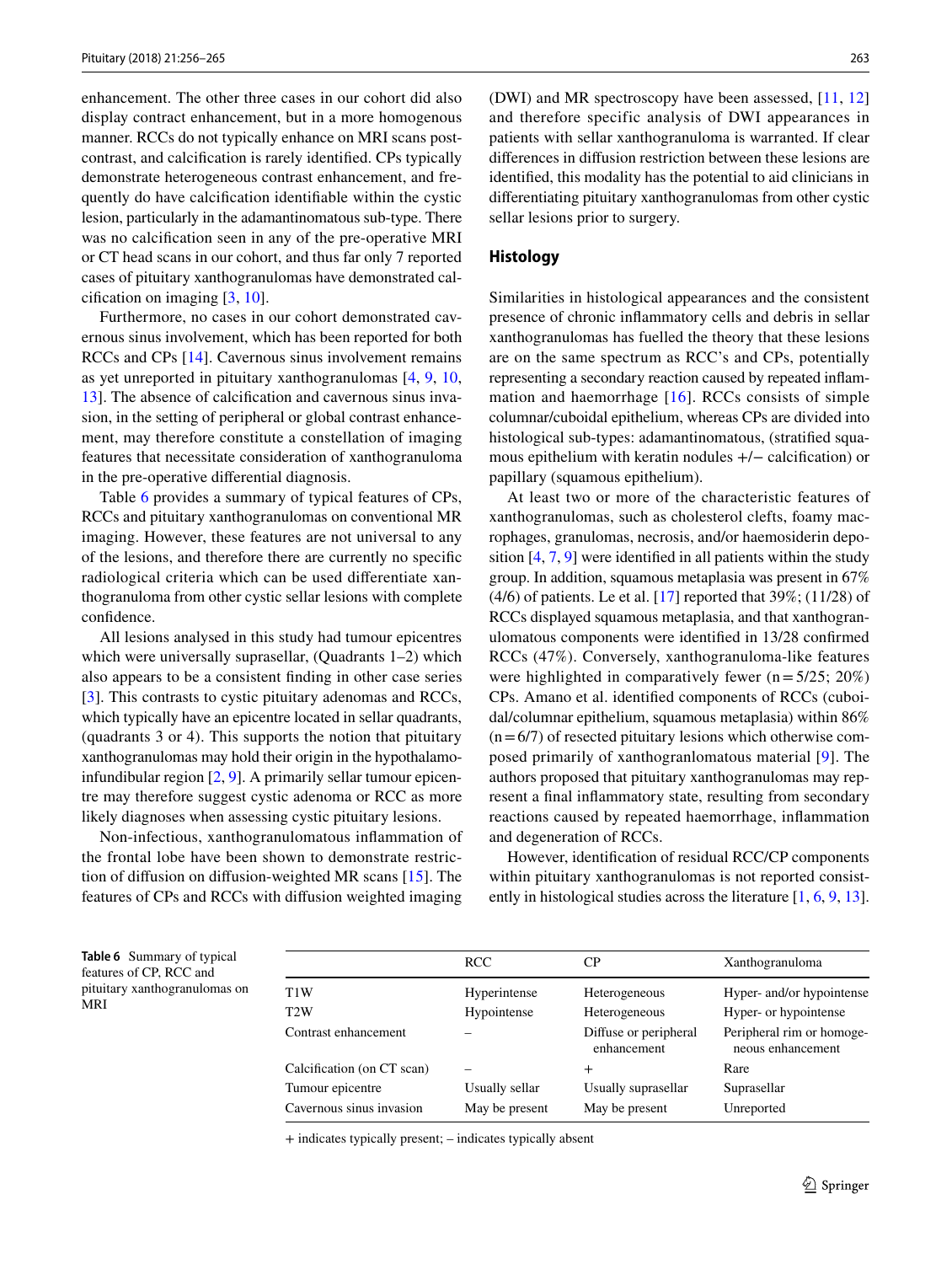Furthermore, xanthogranuloma histology features are similar across multiple sites both intracranially and elsewhere in the body, and thus they may represent a unique disease entity [[6,](#page-9-1) [18](#page-9-13)].

However, this may be a function of heterogeneity within the tissues sent for analysis from pituitary lesions, and thus it remains possible that xanthogranulomas represent one condition a spectrum of cystic sellar and parasellar lesions, or a stereotyped response to repeated inflammation and haemorrhage within a biological structure [\[18](#page-9-13)]. Future studies of cystic pituitary lesions must ensure that sufficient quantities of tissue are sent for histological analysis, to minimise the risk of sampling bias when analysing these microscopically heterogeneous lesions.

### **Treatment**

Whilst radiotherapy for intracranial xanthogranulomas at other sites has been utilised, its use in sellar lesions is yet to be evaluated, partly due to the diagnostic uncertainty inherent when planning treatment of cystic lesions in this region. GTR is considered gold standard treatment for these lesions. The endoscopic endonasal approach is generally favoured over transcranial approaches when feasible [[6](#page-9-1)]. In all patients in our cohort, visual function was normal post-operatively, in contrast to endocrine outcomes, which improved in 2 patients after long-term follow-up. Recurrence or re-growth was not reported in any case during the present study's follow-up period, and recurrence is rarely noted in other case reports, regardless whether total or subtotal resection was performed at the initial operation [\[1](#page-8-0), [4](#page-8-3)]. Given these factors, tumour mass reduction to decompress the optic chiasm, with sparing of the pituitary stalk if not involved in the lesion, may be regarded as the appropriate surgical target when planning resection of a suspected xanthogranuloma [\[9](#page-9-4)].

However, GTR is advocated for RCCs and CPs. Therefore, until definitive clinical or radiological diagnostic features to identify pituitary xanthogranulomas prior to surgery are elucidated, GTR may need to continue to be the surgical goal for cystic sellar/parasellar lesions. As the long-term prognosis of xanthogranulomatous pituitary lesions after surgical removal is yet to be evaluated, close clinical and radiologic follow-up is indicated [\[2](#page-8-1), [16](#page-9-11), [18](#page-9-13)].

# **Conclusion**

The prevalence of pituitary xanthogranulomas found in our cohort is slightly higher than previously reported in the literature. These patients tend to be young at presentation, and are likely to present with endocrinological disturbances and/or visual deficits. The prognosis for visual function is excellent, with most patients having normal or improved vision following surgery. The rate of post-operative anterior hypopituitarism is high, but permanent DI is much less frequent. Preservation of the pituitary stalk may contribute to more favourable endocrine outcomes, particularly given the low recurrence rates reported even after subtotal resections of pituitary xanthogranulomas [[9,](#page-9-4) [10\]](#page-9-5).

Imaging features such as a degree of T1W hyper-intensity alongside either peripheral or diffuse contrast enhancement have been identified in numerous patients with pituitary xanthogranulomas. If these features are identified alongside a primariy suprasellar tumour epicentre, an absence of cavernous sinus invasion, and no identifiable calcification, the possibility of sellar/parasellar xanthogranuloma must be considered. Appreciation of this rare but important condition within the differential diagnosis can impact upon patient counselling and peri-operative planning from both surgical and endocrinological points of view. Characterisation of how these lesions appear on advanced imaging modalities, such as diffusion weighted imaging, warrants exploration.

#### **Compliance with ethical standards**

**Conflict of interest** The authors declare that they have no conflicts of interest.

**Informed consent** Informed consent was obtained were required from participants included in the study.

**Ethical approval** All procedures performed in studies involving human participants were in accordance with the ethical standards of the institutional and/or national research committee and with the 1964 Helsinki declaration and its later amendments or comparable ethical standards.

**Open Access** This article is distributed under the terms of the Creative Commons Attribution 4.0 International License [\(http://creativecom](http://creativecommons.org/licenses/by/4.0/)[mons.org/licenses/by/4.0/](http://creativecommons.org/licenses/by/4.0/)), which permits unrestricted use, distribution, and reproduction in any medium, provided you give appropriate credit to the original author(s) and the source, provide a link to the Creative Commons license, and indicate if changes were made.

#### **References**

- <span id="page-8-0"></span>1. Kleinschmidt-DeMasters BK, Lillehei KO, Hankinson TC (2017) Review of xanthomatous lesions of the sella. Brain Pathol 27(3):377–395.<https://doi.org/10.1111/bpa.12498>
- <span id="page-8-1"></span>2. Rahmani R, Sukumaran M, Donaldson A, Akselrod O, Lavi E, Schwartz T (2015) Parasellar xanthogranulomas. J Neurosurg 122(4):812–817
- <span id="page-8-2"></span>3. Petrakakis I, Pirayesh A, Krauss J, Raab P, Hartmann C, Nakamura M (2016) The sellar and suprasellar region: a "hideaway" of rare lesions. Clinical aspects,imaging findings, surgical outcome and comparative analysis. Clin Neurol Neurosurg 149:154–165
- <span id="page-8-3"></span>4. Hernández-Estrada RA, Kshettry VR, Vogel AN, Curtis MT, Evans JJ (2017) Cholesterol granulomas presenting as sellar masses: a similar, but clinically distinct entity from craniopharyngioma and Rathke's cleft cyst. Pituitary 20(3):325–333